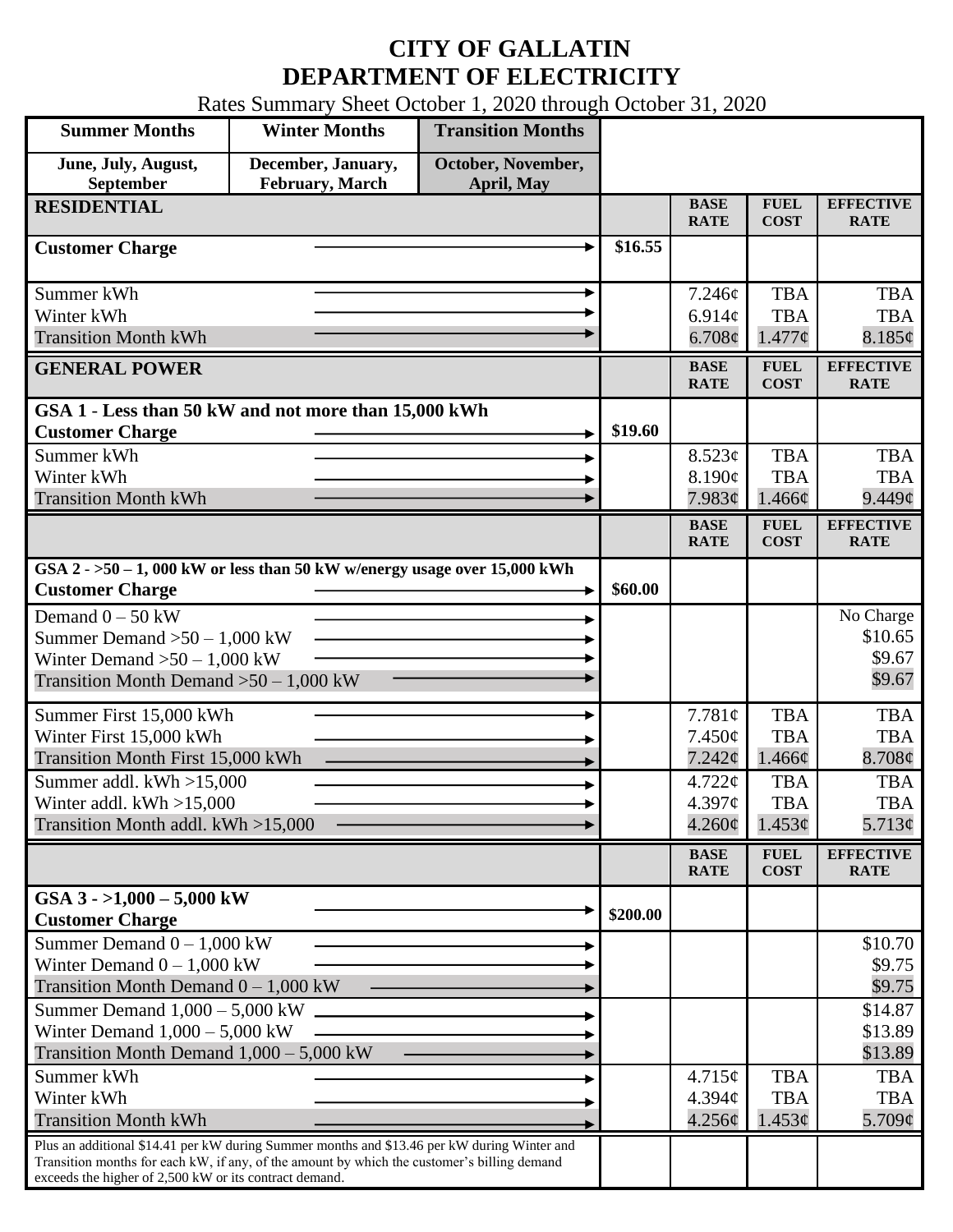| <b>Summer Months</b>                                                | <b>Winter Months</b>                             | <b>Transition Months</b> |         |                            |                            |                                 |
|---------------------------------------------------------------------|--------------------------------------------------|--------------------------|---------|----------------------------|----------------------------|---------------------------------|
| June, July, August,                                                 | December, January,                               | October, November,       |         |                            |                            |                                 |
| September                                                           | February, March                                  | April, May               |         |                            |                            |                                 |
| <b>GENERAL POWER CONTINUE</b>                                       |                                                  |                          |         | <b>BASE</b><br><b>RATE</b> | <b>FUEL</b><br><b>COST</b> | <b>EFFECTIVE</b><br><b>RATE</b> |
| <b>TD GSA</b>                                                       |                                                  |                          |         |                            |                            |                                 |
| <b>Customer Charge</b>                                              |                                                  |                          | \$1,500 |                            |                            |                                 |
| <b>Onpeak Summer Demand</b>                                         |                                                  |                          |         |                            |                            | \$10.95                         |
| <b>Onpeak Winter Demand</b>                                         |                                                  |                          |         |                            |                            | \$9.99                          |
| <b>Onpeak Transition Month Demand</b>                               |                                                  |                          |         |                            |                            | \$9.99                          |
| <b>Offpeak Excess of Contract Demand</b>                            |                                                  |                          |         |                            |                            |                                 |
| Summer                                                              |                                                  |                          |         |                            |                            | \$10.95                         |
| Winter                                                              |                                                  |                          |         |                            |                            | \$9.99                          |
| Transition                                                          |                                                  |                          |         |                            |                            | \$9.99                          |
| <b>Max Demand</b>                                                   |                                                  |                          |         |                            |                            | \$5.23                          |
| <b>Onpeak Summer kWh</b>                                            |                                                  |                          |         | 8.049¢                     | <b>TBA</b>                 | <b>TBA</b>                      |
| <b>Onpeak Winter kWh</b>                                            |                                                  |                          |         | 6.520¢                     | <b>TBA</b>                 | <b>TBA</b>                      |
| <b>Onpeak Transition Month kWh</b>                                  |                                                  |                          |         | 5.115¢                     | 1.471c                     | 6.586¢                          |
| Offpeak Summer kWh First 200 HUD                                    |                                                  |                          |         | $4.700\text{¢}$            | <b>TBA</b>                 | <b>TBA</b>                      |
| Offpeak Summer kWh Next 200 HUD                                     |                                                  |                          |         | $0.452\varphi$             | <b>TBA</b>                 | <b>TBA</b>                      |
| <b>Additional HUD</b>                                               |                                                  |                          |         | 0.149¢                     | <b>TBA</b>                 | <b>TBA</b>                      |
| Offpeak Winter kWh First 200 HUD                                    |                                                  |                          |         | 4.996¢<br>0.452¢           | <b>TBA</b><br><b>TBA</b>   | <b>TBA</b><br><b>TBA</b>        |
| Offpeak Winter kWh Next 200 HUD<br><b>Additional HUD</b>            |                                                  |                          |         | 0.149¢                     | <b>TBA</b>                 | <b>TBA</b>                      |
| Offpeak Transition kWh First 200 HUD                                |                                                  |                          |         | $5.115\phi$                | $1.471\phi$                | 6.586¢                          |
| Offpeak Transition kWh Next 200 HUD                                 |                                                  |                          |         | .452 $\phi$                | $1.471\phi$                | 1.923¢                          |
| <b>Additional HUD</b>                                               |                                                  |                          |         | .149¢                      | $1.471\phi$                | 1.620¢                          |
|                                                                     |                                                  |                          |         | <b>BASE</b>                | <b>FUEL</b>                | <b>EFFECTIVE</b>                |
|                                                                     |                                                  |                          |         | <b>RATE</b>                | <b>COST</b>                | <b>RATE</b>                     |
| GSB Demands from $5,001 - 15,000$ kW                                |                                                  |                          |         |                            |                            |                                 |
| <b>Customer Charge</b>                                              |                                                  |                          | \$1,500 |                            |                            |                                 |
| Onpeak Summer Demand 5,000 - 15,000 kW                              |                                                  |                          |         |                            |                            | \$10.87                         |
| Onpeak Winter Demand $5,000 - 15,000$ kW                            |                                                  |                          |         |                            |                            | \$9.90                          |
|                                                                     | Onpeak Transition Month Demand 5,000 - 15,000 kW |                          |         |                            |                            | \$9.90                          |
| <b>Offpeak Excess of Contract Demand</b>                            |                                                  |                          |         |                            |                            |                                 |
| Summer                                                              |                                                  |                          |         |                            |                            | \$10.87                         |
| Winter                                                              |                                                  |                          |         |                            |                            | \$9.90                          |
| Transition                                                          |                                                  |                          |         |                            |                            | \$9.90                          |
| <b>Max Demand</b>                                                   |                                                  |                          |         |                            |                            | \$5.21                          |
| <b>Onpeak Summer kWh</b>                                            |                                                  |                          |         | 6.513¢                     | <b>TBA</b>                 | <b>TBA</b>                      |
| <b>Onpeak Winter kWh</b>                                            |                                                  |                          |         | 5.378 $\phi$<br>3.990¢     | <b>TBA</b><br>1.463¢       | <b>TBA</b><br>5.453¢            |
| <b>Onpeak Transition Month kWh</b>                                  |                                                  |                          |         | 4.022¢                     | <b>TBA</b>                 | <b>TBA</b>                      |
| Offpeak Summer kWh First 200 HUD<br>Offpeak Summer kWh Next 200 HUD |                                                  |                          |         | 0.564¢                     | <b>TBA</b>                 | <b>TBA</b>                      |
| <b>Additional HUD</b>                                               |                                                  |                          |         | 0.223¢                     | <b>TBA</b>                 | <b>TBA</b>                      |
| Offpeak Winter kWh First 200 HUD                                    |                                                  |                          |         | 4.244¢                     | <b>TBA</b>                 | <b>TBA</b>                      |
| Offpeak Winter kWh Next 200 HUD                                     |                                                  |                          |         | 0.564¢                     | <b>TBA</b>                 | <b>TBA</b>                      |
| <b>Additional HUD</b>                                               |                                                  |                          |         | 0.223¢                     | <b>TBA</b>                 | <b>TBA</b>                      |
| Offpeak Transition kWh First 200 HUD                                |                                                  |                          |         | $3.990\phi$                | 1.463¢                     | 5.453¢                          |
| Offpeak Transition kWh Next 200 HUD                                 |                                                  |                          |         | $0.564\phi$                | 1.463¢                     | $2.027\phi$                     |
| <b>Additional HUD</b>                                               |                                                  |                          |         | $0.223\phi$                | 1.463¢                     | 1.686¢                          |

## **Page 2 - Rates Summary Sheet October 1, 2020 through October 31, 2020**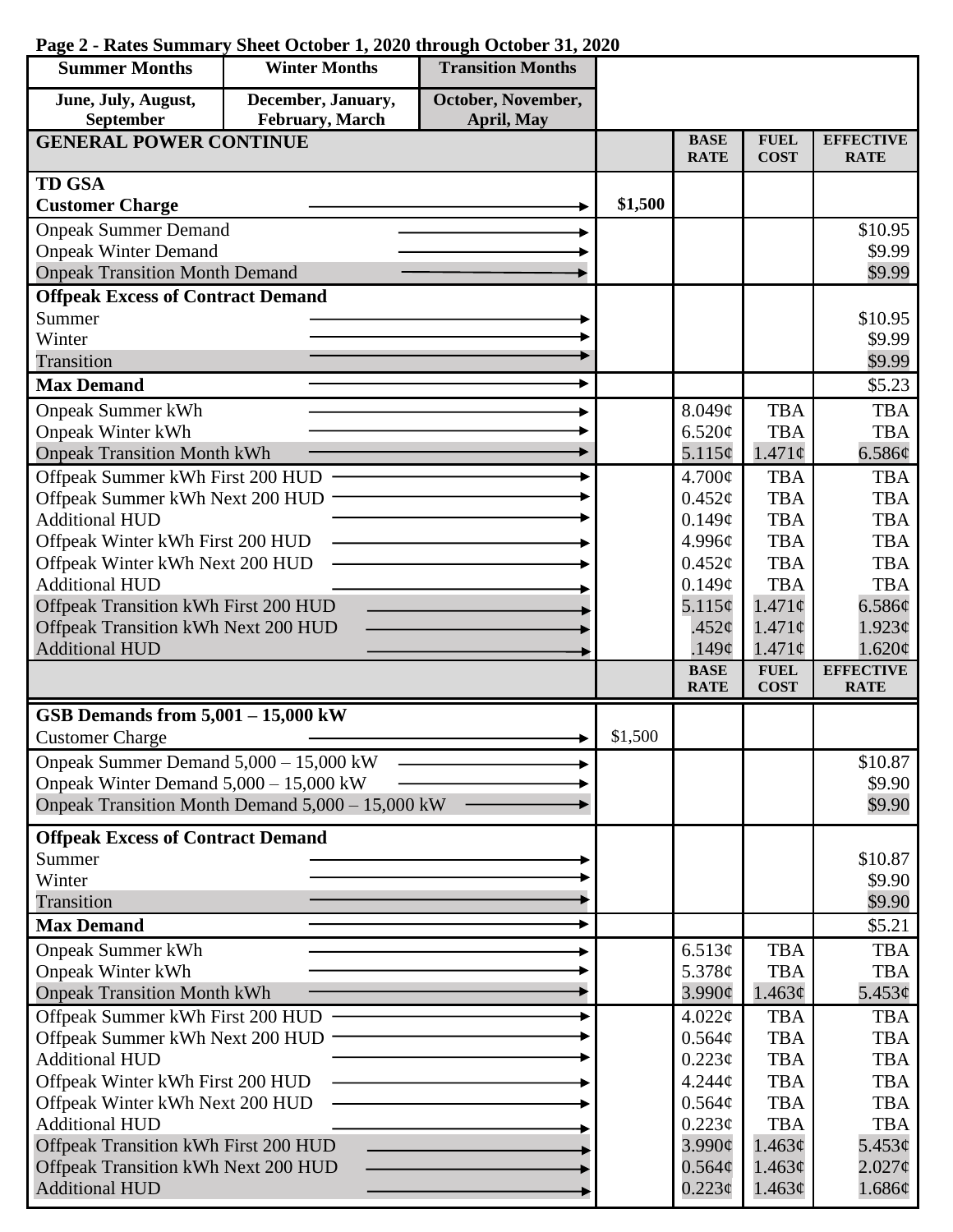|  | Page 3 - Rates Summary Sheet October 1, 2020 through October 31, 2020 |  |  |  |  |  |  |
|--|-----------------------------------------------------------------------|--|--|--|--|--|--|
|--|-----------------------------------------------------------------------|--|--|--|--|--|--|

| <b>Summer Months</b>                                      | <b>Winter Months</b> | <b>Transition Months</b> |         |                            |                            |                                 |
|-----------------------------------------------------------|----------------------|--------------------------|---------|----------------------------|----------------------------|---------------------------------|
| June, July, August,                                       | December, January,   | October, November,       |         |                            |                            |                                 |
| September                                                 | February, March      | April, May               |         |                            |                            |                                 |
| <b>GENERAL POWER CONTINUE</b>                             |                      |                          |         | <b>BASE</b><br><b>RATE</b> | <b>FUEL</b><br><b>COST</b> | <b>EFFECTIVE</b><br><b>RATE</b> |
| MSB Demands greater than 5,000 kW                         |                      |                          |         |                            |                            |                                 |
| <b>Customer Charge</b>                                    |                      |                          | \$1,500 |                            |                            |                                 |
| Onpeak Summer Demand > 5,000                              |                      |                          |         |                            |                            | \$10.24                         |
| Onpeak Winter Demand > 5,000                              |                      |                          |         |                            |                            | \$9.27                          |
| Onpeak Transition Month Demand > 5,000                    |                      |                          |         |                            |                            | \$9.27                          |
| <b>Max Demand</b>                                         |                      |                          |         |                            |                            | \$2.26                          |
| <b>Offpeak Excess of Contract Demand</b>                  |                      |                          |         |                            |                            |                                 |
| Summer<br>Winter                                          |                      |                          |         |                            |                            | \$10.24<br>\$9.27               |
| Transition                                                |                      |                          |         |                            |                            | \$9.27                          |
| <b>Onpeak Summer kWh</b>                                  |                      |                          |         | 5.779¢                     | <b>TBA</b>                 | <b>TBA</b>                      |
| <b>Onpeak Winter kWh</b>                                  |                      |                          |         | 4.639c                     | <b>TBA</b>                 | <b>TBA</b>                      |
| <b>Onpeak Transition Month kWh</b>                        |                      |                          |         | 3.589¢                     | 1.449 <sub>c</sub>         | 5.038¢                          |
| Offpeak Summer kWh First 200 HU <del>D</del>              |                      |                          |         | 3.279¢                     | <b>TBA</b>                 | <b>TBA</b>                      |
| Offpeak Summer kWh Next 200 HUD                           |                      |                          |         | 0.310¢                     | <b>TBA</b>                 | <b>TBA</b>                      |
| <b>Additional HUD</b>                                     |                      |                          |         | $0.055\phi$                | <b>TBA</b>                 | <b>TBA</b>                      |
| Offpeak Winter kWh First 200 HUD                          |                      |                          |         | 3.502¢                     | <b>TBA</b>                 | <b>TBA</b>                      |
| Offpeak Winter kWh Next 200 HUD                           |                      |                          |         | 0.310¢                     | <b>TBA</b>                 | <b>TBA</b>                      |
| <b>Additional HUD</b>                                     |                      |                          |         | $0.055\phi$                | <b>TBA</b>                 | <b>TBA</b>                      |
| Offpeak Transition kWh First 200 HUD                      |                      |                          |         | 3.589¢                     | $1.449\mathcal{C}$         | 5.038¢                          |
| Offpeak Transition kWh Next 200 HUD                       |                      |                          |         | $0.310\phi$                | $1.449\mathcal{C}$         | 1.759¢                          |
| <b>Additional HUD</b>                                     |                      |                          |         | $0.055\phi$                | $1.449\mathcal{C}$         | $1.504\phi$                     |
|                                                           |                      |                          |         | <b>BASE</b><br><b>RATE</b> | <b>FUEL</b><br><b>COST</b> | <b>EFFECTIVE</b><br><b>RATE</b> |
| MSD Demands greater than 25,000 kW                        |                      |                          |         |                            |                            |                                 |
| <b>Customer Charge</b>                                    |                      |                          | \$1,500 |                            |                            |                                 |
| <b>Onpeak Summer Demand</b>                               |                      |                          |         |                            |                            | \$10.24                         |
| <b>Onpeak Winter Demand</b>                               |                      |                          |         |                            |                            | \$9.27                          |
| <b>Onpeak Transition Demand</b>                           |                      |                          |         |                            |                            | \$9.27                          |
| <b>Max Demand</b>                                         |                      |                          |         |                            |                            | \$1.64                          |
| <b>Offpeak Excess of Contract Demand</b>                  |                      |                          |         |                            |                            |                                 |
| Summer                                                    |                      |                          |         |                            |                            | \$10.24                         |
| Winter<br>Transition                                      |                      |                          |         |                            |                            | \$9.27                          |
|                                                           |                      |                          |         |                            |                            | \$9.27                          |
| <b>Onpeak Summer kWh</b>                                  |                      |                          |         | 5.440¢                     | <b>TBA</b>                 | <b>TBA</b>                      |
| <b>Onpeak Winter kWh</b>                                  |                      |                          |         | 4.298c                     | <b>TBA</b>                 | <b>TBA</b>                      |
| <b>Onpeak Transition Month kWh</b>                        |                      |                          |         | 3.248¢                     | 1.449¢                     | 4.697¢                          |
| Offpeak Summer kWh First 200 HUD                          |                      |                          |         | 2.939¢                     | <b>TBA</b>                 | <b>TBA</b>                      |
| Offpeak Summer kWh Next 200 HUD                           |                      |                          |         | $0.282\varphi$             | <b>TBA</b>                 | <b>TBA</b>                      |
| <b>Additional HUD</b><br>Offpeak Winter kWh First 200 HUD |                      |                          |         | $0.223\phi$<br>3.161¢      | <b>TBA</b><br><b>TBA</b>   | <b>TBA</b><br><b>TBA</b>        |
| Offpeak Winter kWh Next 200 HUD                           |                      |                          |         | $0.282\varphi$             | <b>TBA</b>                 | <b>TBA</b>                      |
| <b>Additional HUD</b>                                     |                      |                          |         | <b>TBA</b>                 | <b>TBA</b>                 | <b>TBA</b>                      |
| Offpeak Transition kWh First 200 HUD                      |                      |                          |         | 3.248¢                     | 1.449¢                     | 4.697¢                          |
| Offpeak Transition kWh Next 200 HUD                       |                      |                          |         | 0.282¢                     | $1.449\mathcal{C}$         | $1.731\phi$                     |
| <b>Additional HUD</b>                                     |                      |                          |         | $0.223\epsilon$            | $1.449\mathcal{C}$         | 1.672¢                          |